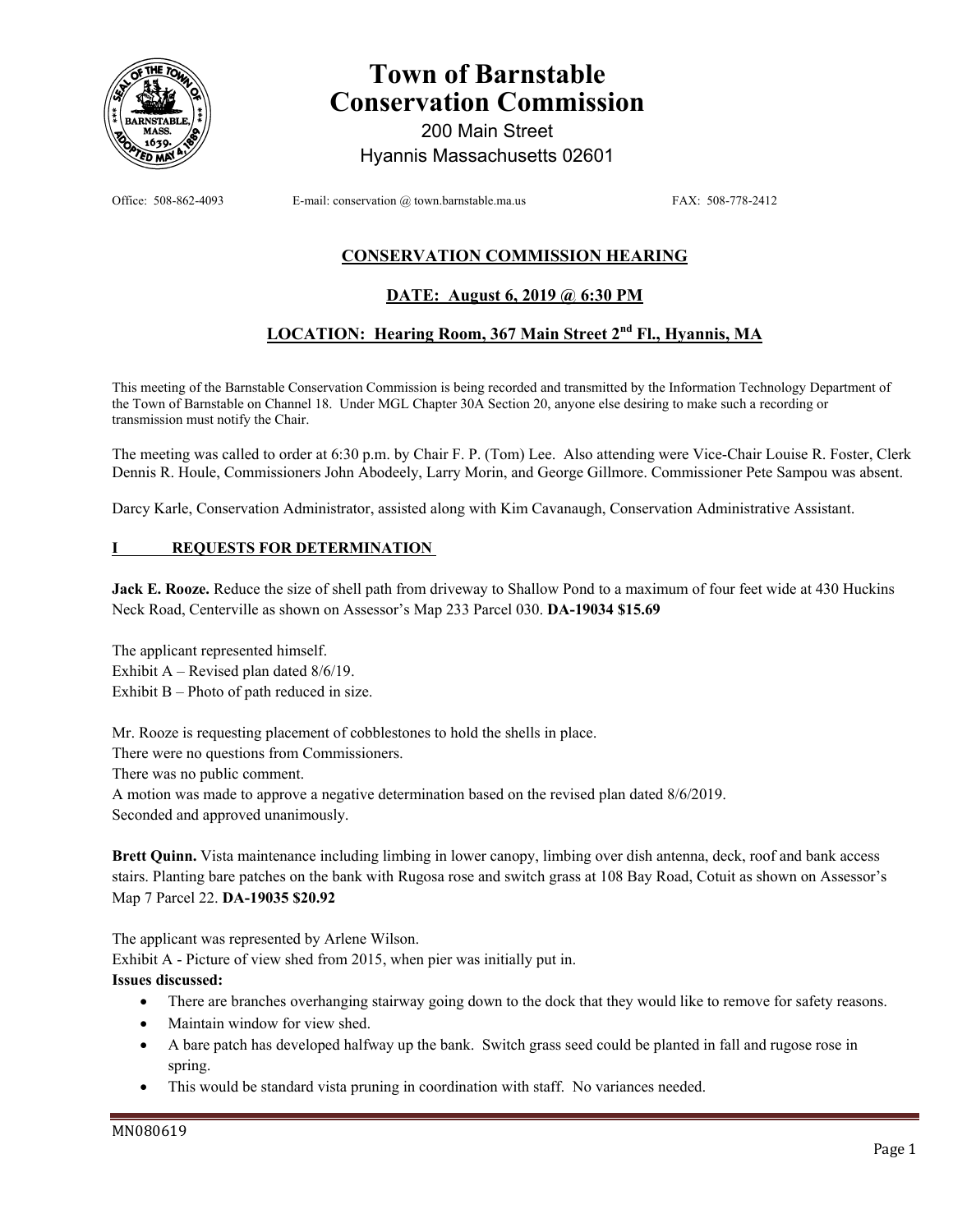• There is a tree that would have fallen down but blocked by neighboring trees. It may not be on his property. Conservation staff could approve under an Administrative Review.

There was no public comment.

A motion was made to approve a negative determination.

Seconded and approved unanimously.

**MassDOT/Rail & Transit Division.** Proposed rehab work of existing railroad crossing including milling and repaving, replacement of railroad ties and track, resetting ballast, reestablishing drainage contours, and installing paved waterways at Cape Main Line Crossing, MP 71.73, Fergusons Way, Barnstable. **DA-19036 \$26.15** 

The applicant was represented by Kimberly Degutis of Jacobs Engineering and Peter Cruise who was involved in the design. **Issues discussed:** 

- The project will take one weekend from Friday night to Sunday night.
- There will be two  $(2)$ , 4" conduit. The second one is a spare.
- The rail is squared off at the buffer line.

There was no public comment.

A motion was made to approve a negative determination.

Seconded and approved unanimously.

## **II NOTICES OF INTENT**

**Barnstable Land Trust.** Construct 4 sections of wood raised boardwalks on existing trail, new viewing platform, and vegetation clearing and thinning at 1540 Main Street, West Barnstable as shown on Assessor's Map 197 Parcel 015. **SE3-5703\$20.92**  The applicant was represented by

The applicant was represented by Kelly Barber of Barnstable Land Trust.

Exhibit A – Email from Hope Aldrich to Barnstable Land Trust opposing project read into record. **Issues discussed:** 

- The purpose of the project is to allow easier visitor access to the area and anticipated increased visitation.
- Viewing platform is to reduce the impact to the land and for visitors.
- They are working on getting a 521 CMR variance for the platform. If required a 50 ft. or more ramp would be needed. The other section of boardwalk will comply. The meeting with the Architectural Board is not set yet.
- Spacing of planks on boardwalk in order to allow light penetration will comply as it is 3/4".
- If it is determined the viewing platform must comply with handicap regulations, they can submit a revised plan.
- There is major poison ivy in the area that they could request to treat if/when a revised plan is requested.

There was no public comment.

A motion was made to approve the project as submitted. Seconded and approved unanimously.

**Cape Cod Art Association, Inc.** Construction of an addition to the existing building and replacement of windows and doors, residing and reroofing. Construction of handicap ramp, relocation of dumpster, restriping of parking area, and construction of a rain garden at 3480 Route 6A, Barnstable as shown on Assessor's Map 299 Parcel 71. **SE3-5702 \$31.38** 

The applicant was represented by Lynn Hamlyn of Hamlyn Consulting.

Commissioner Louise Foster recused herself.

## **Issues discussed:**

 This is the same project that was approved in 2015 but has been reduced in size. Project was not done in time and had expired.

There was no public comment.

A motion was made to approve the project as submitted subject to review of the storm drainage report by the Chair. Seconded and approved unanimously.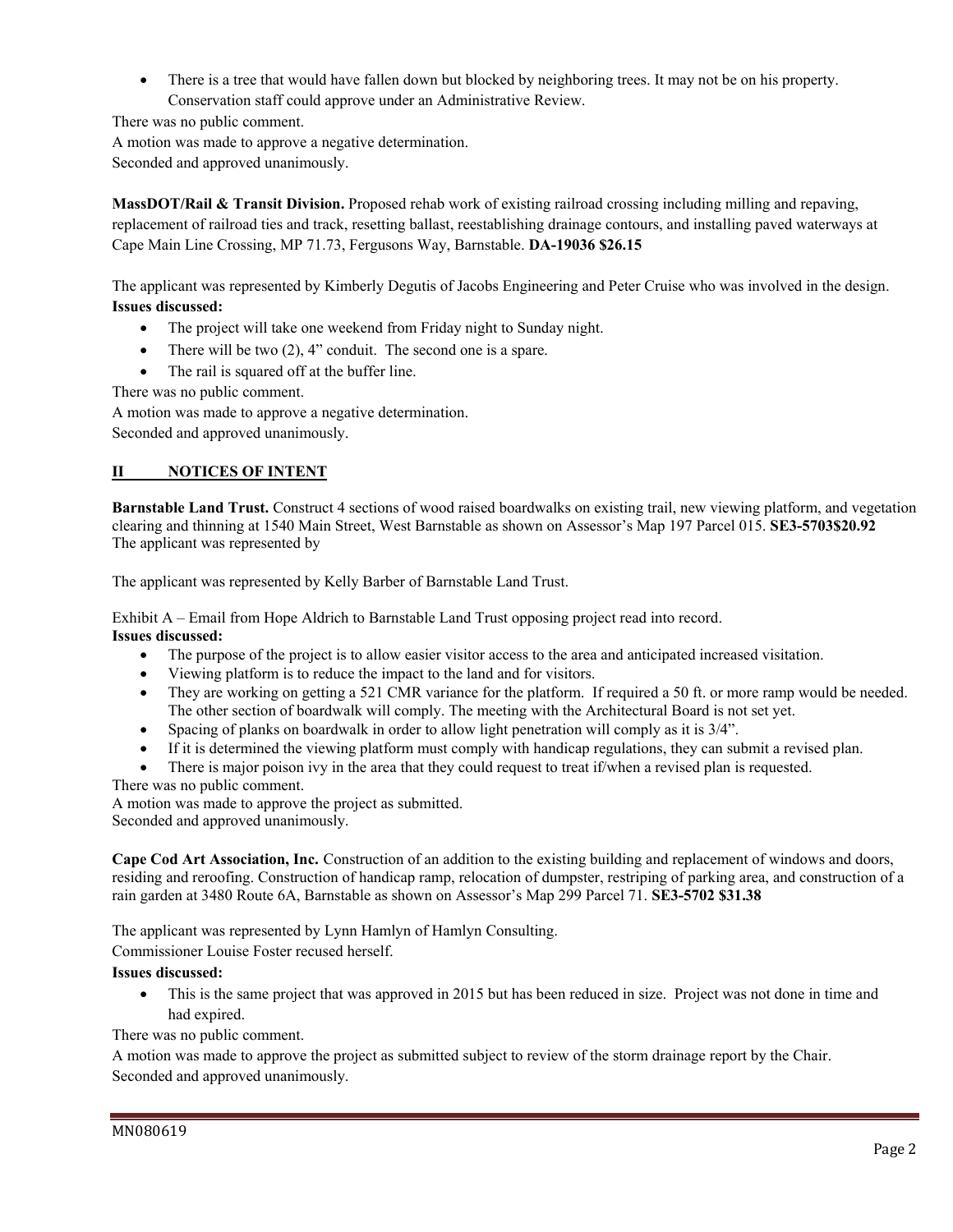**Diana and David Gerbereux.** Construction of a single family dwelling with all associated appurtenances and vista pruning at 96 Waters Edge, Marstons Mills as shown on Assessor's Map 062 Parcel 046. **SE3-5705 \$15.69** 

The applicant was represented by Charles Rowland PE of Sullivan Engineering & Consulting.

## **Issues discussed:**

- The dwelling will have a walkout basement.
- There will be two wing walls, one on the side and one on the back.
- Vista pruning should not be approved until after construction.
- Need the elevation for the top of the retaining wall put on the plan.
- A construction protocol for the project should be submitted by the contractor, Vic Bosse of Bayside Building.
- Commissioners would like a fence showing the 50' buffer put on the plan.

# There was no public comment.

A motion was made to approve the project subject to receipt of a revised plan to indicate spot grades on top of retaining wall and showing a split rail fence along the 50' buffer line. Vista pruning request will be brought back at a later date as a revised plan before the Commission. The contractor shall submit a pre-construction protocol for staff to review and approve. Seconded and approved unanimously.

**Josh Garvey.** Raze and replace existing family home at 111 George Street, Barnstable as shown on Assessor's Map 319 Parcel 052. **SE3-5704 \$10.46** 

**A** request for continuance to November 26, 2019 was received.

A motion was made to approve the continuance with no testimony to November  $26<sup>th</sup>$  with two requirements; re-notify abutters and re-advertise in the newspaper. Staff is to re-notify Commission when the project is re-staked. Seconded and approved unanimously.

**MassDOT/Rail & Transit Division.** Proposed work includes milling and overlaying existing approach roadway surface, minimal track and spot-tie replacement of the approach rail, restoration of the track profile through the crossing, improving existing drainage structures at Cape Main Line MP 69.10, Willow Street, Barnstable.**\$26.15** 

# **Taken out of order after RDA for MASS DOT.**

The applicant was represented by Kimberly Degutis of Jacobs Engineering.

# **Issues discussed:**

- No vegetation clearing will need to be done.
- They will be relocating a signal cabinet.

There was no public comment.

A motion was made to approve the project as submitted.

Seconded and approved unanimously.

# **III CONTINUANCES**

**Carlton C. & Christine A. Sands, Jr.** Construct dock system to include a 100-foot-long pier to a ramp at 16' leading onto a 6' x 16' floating dock; ramp and float will be seasonal, at 4 Bay Shore Rd., Hyannis as shown on Assessor's Map 326 Parcel 082. **SE3-5676** 

The applicant was represented by Barry Fogel from Keegan Werlin, LLP and Nate Jones from Coastal Engineering.

Exhibit 1 – Aerial photo of navigational channel with Ferry.

Exhibit 2 – Aerial photo with constricted navigation area outside of channel.

## **Issues discussed:**

 Continuances have been requested in order to get input from the Waterways Committee. Based on comments from the Waterways Committee the plan was revised. The Conservation Commission received a revised plan on 7/16/19.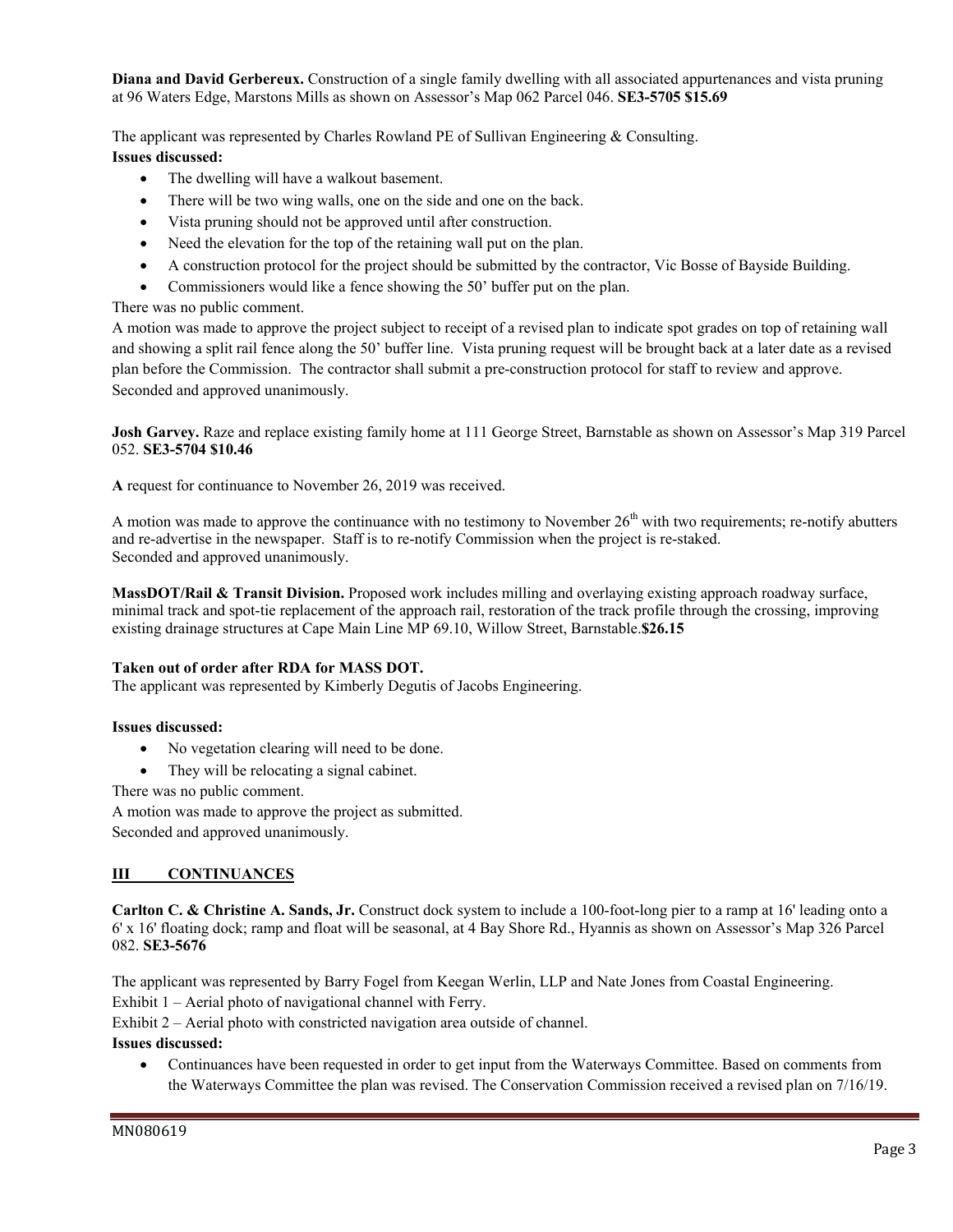- The structure is 74' from mean low water to piling tie off.
- There are two major points in the regulations. The lot frontage is 92'. The plans are over the regulation allowance by 28'. They are requesting a J1 waiver. The other is 703-4L which is relative to trying to put the dock as close to the middle of the property as possible. There is a Town Way to Water toward the north which they are trying to avoid as much as possible. Also, they can have a shorter dock length if they move more toward the south because the contours come in more in this location so they can get to deeper water with a shorter pier.
- They may also need a K waiver, relative to obstructing waterways normally used for recreation, and an M1 waiver relative to a high value shellfish habitat which would require there to be 30" draft under the bottom of a boat.
- They may need four waivers, J1, M1, L, and K.
- $\bullet$

Comment letters that were received read into record:

| April 18 | Letter from the Division of Marine Fisheries.                                   |  |  |  |
|----------|---------------------------------------------------------------------------------|--|--|--|
| July 2   | Email from Brian Taylor Assistant Harbor Master.                                |  |  |  |
| July 25  | Email from Division of Marine Fisheries, comments remain same.                  |  |  |  |
| July 26  | From Brian Taylor, Assistant Harbor Master.                                     |  |  |  |
| July 29  | From Brian Taylor, Steamship and Hy-Line express concerns.                      |  |  |  |
| July 18  | Dan Horn, Harbor Master received letter from Capt. Montero Steamship Authority. |  |  |  |
| July 23  | Email sent by Murry Scudder Hyline Cruises.                                     |  |  |  |
| August 6 | Letter from Derek Lawson, Supervisor Harbor Master Division.                    |  |  |  |
| August 6 | Email from Tom Marcotti shellfish biologist.                                    |  |  |  |

#### **Public comment**:

Robert B. Davis, General Manager, Steamship Authority - Steamship vessels passing move a lot of water and there could be potential damage to their dock and vessel. The Corp of Engineers will be dredging the channel which could create an even smaller navigational area.

Capt. Charles Montero – Has been working for the Steamship Authority for 44 years and is currently the Captain of the Eagle. There will be an impact on recreational boaters because they mass up on both sides of channel when the Steamship vessel is passing. He feels it will impede the safe navigation if another dock and pier is approved. They have to go at a very slow speed and it is difficult to maneuver in wind. If weather is good there are more boats.

Recreational kayakers need to get as close to shore as possible to get away from Steamship boats.

The effect of a large vessel going through the channel draws water out from underneath smaller vessels. The displacement of water could pull all the water out from under a boat at this dock.

Murray Scudder of Hy-Line Cruises. This is going to put a lot of pressure on what is already a difficult entry and exit of the harbor. Displacement of water is also a concern.

Attorney Fogel responded to public comment.

#### **Issues discussed continued:**

- Navigation issue is a critical concern.
- Possibilities of tilting the pier or shortening the length.

A motion was made to approve continuance to September 17, 2019. Seconded and approved unanimously.

#### **IV CERTIFICATES OF COMPLIANCE** (ez = no deviations, staff recommends approval) on-going conditions)